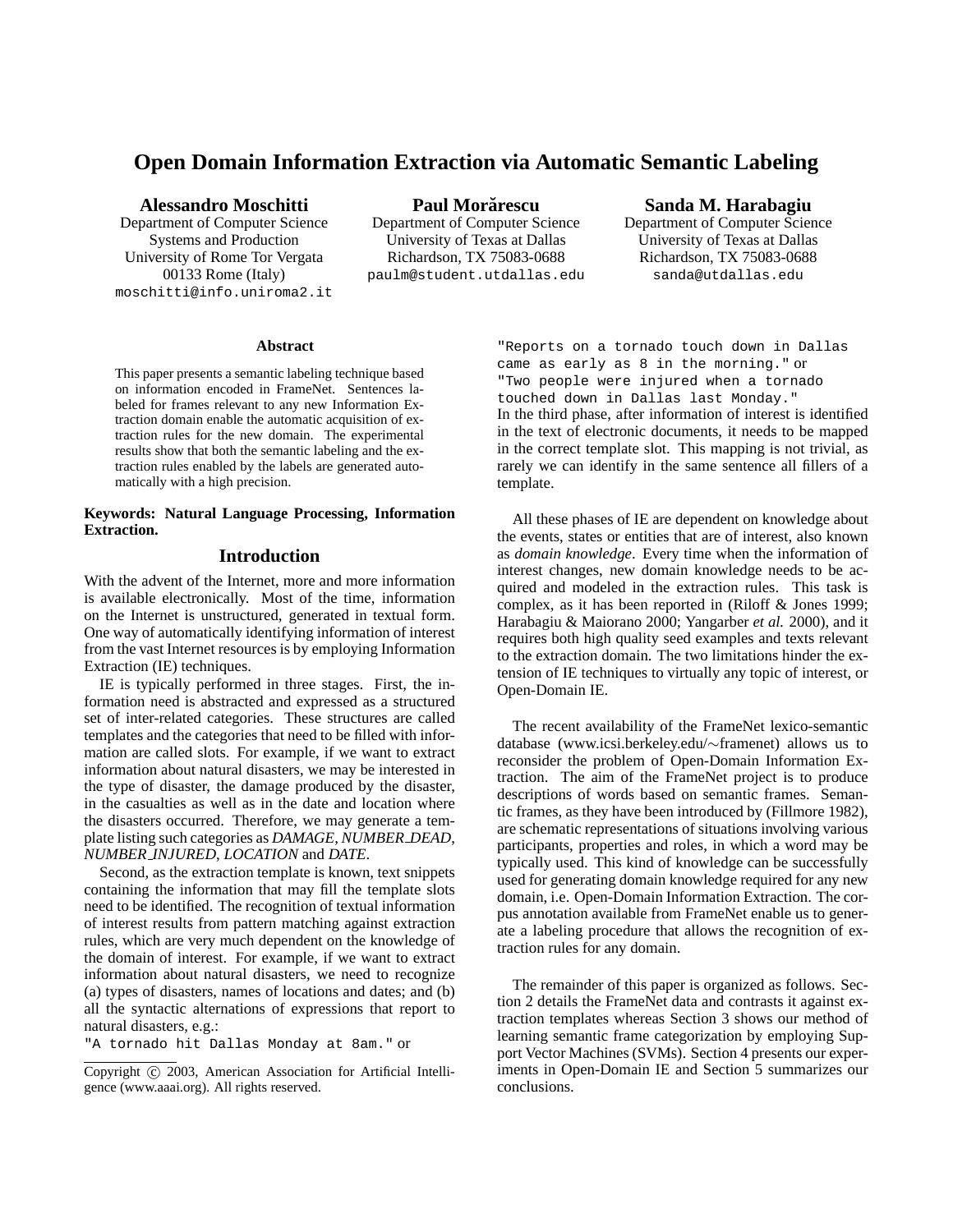# **Semantic Frames**

The Semantic Frames available from FrameNet are in some way similar to efforts made to describe the argument structures of lexical items in terms of case-roles or thematicroles. However, in FrameNet, the role names, which are called Frame Elements (FEs) are local to particular frame structures. Some of these FEs are quite general, e.g. *AGENT*, *PHENOMENON*, *PURPOSE* or *REASON*, while others are specific to a small family of lexical items, e.g. *EXPERIENCER* for *Emotion* words or *INTERLOCUTOR* for COMMUNICATION words. Most of the frames have a combination of FEs, some are general, some are specific. For example, the FEs of the ARRIVING frame are *THEME*, *SOURCE*, *GOAL* and *DATE*. They are defined in the following way: the *THEME* represents the object which moves; the *SOURCE* is the starting point of the motion; the *PATH* is a description of the motion trajectory which is neither a *SOURCE* nor a *GOAL*; the *GOAL* is the expression which tells where the theme ends up.

A frame has also a description that defines the relations holding between its FEs, which is called the *scene* of the frame. For example, the scene of ARRIVING is: the *THEME* moves in the direction of the *GOAL*, starting at the *SOURCE* along a *PATH*. Additionally, FrameNet contains annotations in the British National Corpus (BNC) of examples of words that evoke each of the frames. Such words are called *target words*, and they may be nouns, verbs or adjectives. Although all these three major lexical categories can be frame bearing, the most prominent semantic frame evoked in a particular sentence is usually one evoked by a verb. For example, the target words evoking the ARRIVING frame are: approach(v), arrival(v), arrive(v), come(v), enter(v), entrance(n), return(n), return(v), visit(n) and visit(v)  $^1$ .



Figure 1: Example of sentences mapped in FrameNet

In FrameNet the annotations seek to exemplify the whole range of syntactic and semantic dependencies that the target word exhibit with any possible filler of a FE. For example, Figure 1 shows four FrameNet annotations corresponding to the verb *return*. The FrameNet tagset used to annotate the BNC sentences contain different tags which were described in (Johnson & Fillmore 2000). In our experiments we relied only on these tags: (1) the *target word* (*TARGET*); (2) the *phrase type* (PT); and (3) the grammatical function (GF). The first sentence illustrated in Figure 1 has annotations for the *THEME*, *GOAL* and *SOURCE* FEs, whereas the second

sentence has an annotation for the *PATH* frame element. The annotations from Figure 1 also use different possible values from the phrase type (PT) tags and the grammatical function (GF) tag. These values are listed in Tables 1 and 2. Sentence S3 contains an annotation for *MANNER*. Figure 2 illustrates a part of the FrameNet hierarchy. Sometimes multiple frames have the same FEs, e.g. the ARRIVING and DEPARTING frames, but their *scenes* contrast their semantic interpretation.



Figure 2: Hierarchical structuring of the Motion domain in FrameNet

Table 1: Phrase types annotated in FrameNet

| Label         | <b>Phrase Type Description</b>                         |  |  |
|---------------|--------------------------------------------------------|--|--|
| NP            | Noun Phrase (the witness)                              |  |  |
| N             | Non-maximal nominal (personal <i>chat</i> )            |  |  |
| Poss          | Possessive NP (the child's decision                    |  |  |
| There         | Expletive there (there was a fight)                    |  |  |
| It.           | Expletive <i>it</i> ( <i>it</i> 's nice that you came) |  |  |
| PP            | Prepositional phrase (look at me)                      |  |  |
| Ping          | PP with gerundive object (keep from laughing)          |  |  |
| Part          | Particle (look it up)                                  |  |  |
| VPfin         | Finite verb phrase (we ate fish)                       |  |  |
| <b>VPhrst</b> | Bare stem VP (let us <i>eat fish</i> )                 |  |  |
| <b>VPto</b>   | To-marked infinitive VP (we want to <i>eat fish</i> )  |  |  |
| VPwh          | WH-VP (we know how to win)                             |  |  |
| VPing         | Gerundive VP (we like winning)                         |  |  |
| Sfin          | Finite clause (it's nice that you came)                |  |  |
| Swh           | WH-clause (ask who won)                                |  |  |
| Sif           | If/whether clause (ask if we won)                      |  |  |
| Sing          | ve clause (we saw <i>them running</i> )                |  |  |
| Sto           | To-marked clause (we want <i>them to win</i> )         |  |  |
| Sforto        | For-to marked clause (we would like for them to win)   |  |  |
| Sbrst         | Bare stem clause (we insist that they win)             |  |  |

The FrameNet structures and their annotations can be used for extracting information in a topic that relates to the domains they encode. To experiment with the usage of FrameNet for IE, we have employed the extraction definitions used in the Hub-4 Event'99 evaluations (Hirschman *et al.* 1999). The purpose of this extraction task was to capture information on certain newsworthy classes of events, e.g. natural disasters, deaths, bombings, elections, financial fluctuations. Extraction tasks do not use frames, but instead they produce results in the form of templates. For example, let us consider the template devised for capturing the movement of people from one location to another. Individual templates were generated for fifteen different generic events.

 $1n$  stands for noun and v stands for verb.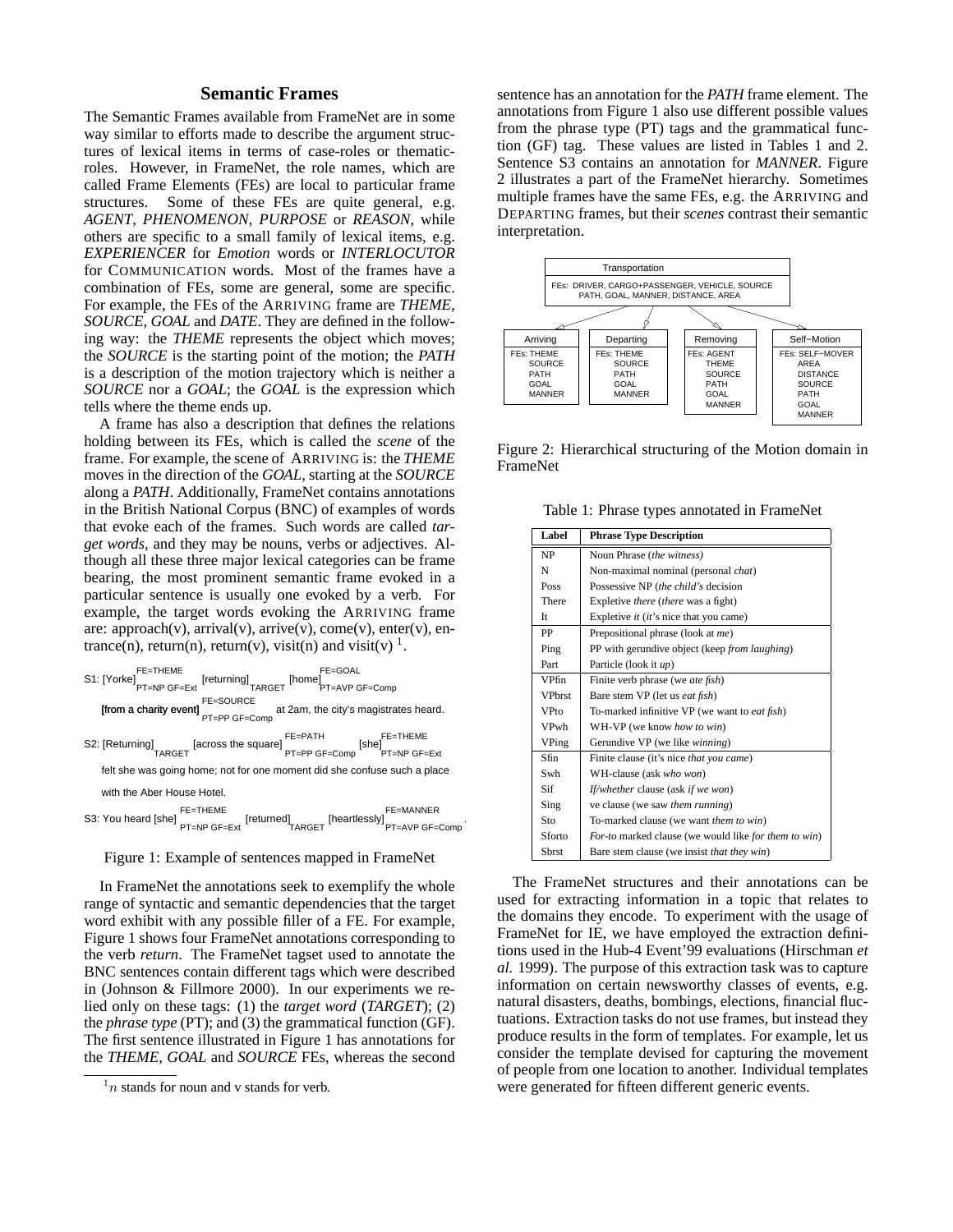Table 2: Grammatical functions annotated in FrameNet

| Label | <b>Grammatical Function Description</b>                                     |  |  |
|-------|-----------------------------------------------------------------------------|--|--|
| Ext   | <i>External argument</i> (Argument outside phrase headed by target verb,    |  |  |
|       | adjective or noun)                                                          |  |  |
| Comp  | <i>Complement</i> (Argument inside phrase headed by target verb,            |  |  |
|       | adjective or noun)                                                          |  |  |
| Mod   | <i>Modifier</i> (Non-argument expressing FE of target verb, adj. or noun)   |  |  |
| Xtrap | <i>Extraposed</i> (Verbal or clausal compl. extraposed to the end of VP)    |  |  |
| Obj   | <i>Object</i> (Post-verbal argument; passivizable or not alternate with PP) |  |  |
| Pred  | Predicate (Secondary predicate compl. of target verb or adjective)          |  |  |
| Head  | Head (Head nominal in attributive use of target adjective)                  |  |  |
| Gen   | Genitive determiner (Genitive determ. of nominal headed by target)          |  |  |

We have used these templates for studying ways of mapping their slots into FEs of FrameNet frames. We have noticed that one Event'99 template is generally mapped into multiple FrameNet frames. The slots of the template are: *PERSON*, *FROM LOCATION*, *TO LOCATION* and *DATE*. Figure 3 illustrates a mapping from the slots of this template to the FEs of two different frames encoded in FrameNet. In our experiments we have manually produced the mappings. Since mappings are possible from any given template to FEs encoded in FrameNet, we developed a fivestep procedure of acquiring domain information in the form of extraction rules for any topic. The procedure is:

*Open-domain Information Extraction (Template)*

- *1. Map Template slots into the FEs of frames from FrameNet.*
- *2. Given a text, label each sentence either with* FA*, if it*
- *contains information from the domain of frame* A*, or with* φ*.* 3. *In each labeled sentence identify:*
	- *3.1 the target word*
	- *3.2 instantiations of FEs from frame* A
- 4. *For each verb identified as*
	- *(a) target word or in a Subject-Verb-Object dependency with the target word; or*

*(b) in a FE instantiation*

*collect all Subject-Verb-Object triplets as well as all the prepositional attachments of the verb;*

5. *Generate extraction rules for the topic*.

The result of this procedure is that we obtain as many extraction rules as many different verbs we have identified. Their subjects, objects and prepositional objects are matched by any nouns groups having the head in the same semantic category as those learned at training time from the FrameNet annotations. Central to this procedure is step 2, which identifies relevant sentences. Based on this categorization, we can perform step 3 with high-precision, in a second labeling pass.

# **Semantic Labeling**

The first pass of labeling concerns identifying whether a sentence contains information pertaining to a frame encoded in FrameNet or not. It is possible that a sentence is relevant to two or multiple frames, thus it will have two or multiple labels. In the second pass text snippets containing a target word and the instantiation of a frame elements are detected.



Figure 3: Mappings from an extraction template to multiple frames.

#### **Sentence labeling**

The problem of semantic labeling of sentences is cast as a classification problem that can be trained on the BNC sentences annotated in FrameNet.

To implement the classifier we have chosen the Support Vector Machine (SVM) model because it is known it generally obtains high classification accuracy without requiring high quality training data (Vapnik 1995). In our SVM-based procedure we have considered the following set of features: each distinct word from the training set represents a distinct feature; additionally, each distinct <*Phrase Type - Grammatical function*> pair (<*PT-GT*>) that is annotated in the training set represents a distinct feature. In our experiments, we have used 14,529 sentences containing 31,471 unique words and 53 distinct <*PT-GF*> pairs. The total number of features was  $N=31,524$ . The sentences were selected from the FrameNet examples corresponding to 77 frames.

For each frame  $F_a$  we have trained a different classifier  $C_a$ . Considering each sentence s from the training corpus  $T_c$ , we generate its feature wegiht vector  $\vec{f}_s$  =<  $f_1^s, f_2^s, ..., f_N^s$  >. The value of  $f_i^s = 1$  only if the *i*-th feature was observed in sentence s, otherwise  $f_i^s = 0$ .

We have also computed the weight for each feature  $f_i^s$  observed in the sentence. First we have computed the feature's frequency in the sentence s. Then, we have measured  $N_{f_i}$ , the number of sentences of the training corpus  $T_c$  that contain  $f_i$ . We have obtained the *Inverse Sentence Frequency* for feature  $f_i$  as  $ISF(f_i) = log(\frac{n_c}{N_{f_i}})$ , where  $n_c$  is the total number of sentences in  $T_c$ . The weight for a single feature is given by:

$$
\omega_{f_i}^s = \frac{r_{f_i}^s \cdot ISF(f_i)}{\sqrt{\sum_{j:f_j^s=1} [r_{f_j}^s \cdot ISF(f_j)]^2}}
$$

The weighted feature vector associated to a sentences s will be  $\vec{w_s} = \langle \omega_{f_1}^s, \omega_{f_2}^s, ..., \omega_{f_N}^s \rangle$ .

To classify a new sentence  $s'$  for a frame  $F_a$  we need to learn a linear function  $l_a(\vec{x}) = \vec{a} \cdot \vec{x} + b$  in which  $\vec{x}$  is the feature vector for  $s'$  at classification time. The values of vector  $\vec{a}$  and of b are obtained from the resolution of the following optimization problem:

$$
\begin{cases}\n\begin{array}{c}\nMin \|\vec{a}\| \\
\vec{a} \cdot \vec{w_s} + b \ge 1 \\
\vec{a} \cdot \vec{w_s} + b \le -1 \quad \forall s \in T_c \text{ labeled for } F_a \\
\end{array} \\
\end{cases}
$$

The SVM classifier  $C_a$  for the frame  $F_a$  applies the signum function (sgn) to the linear function  $l_a$ , i.e.  $C_a(\vec{x})$  =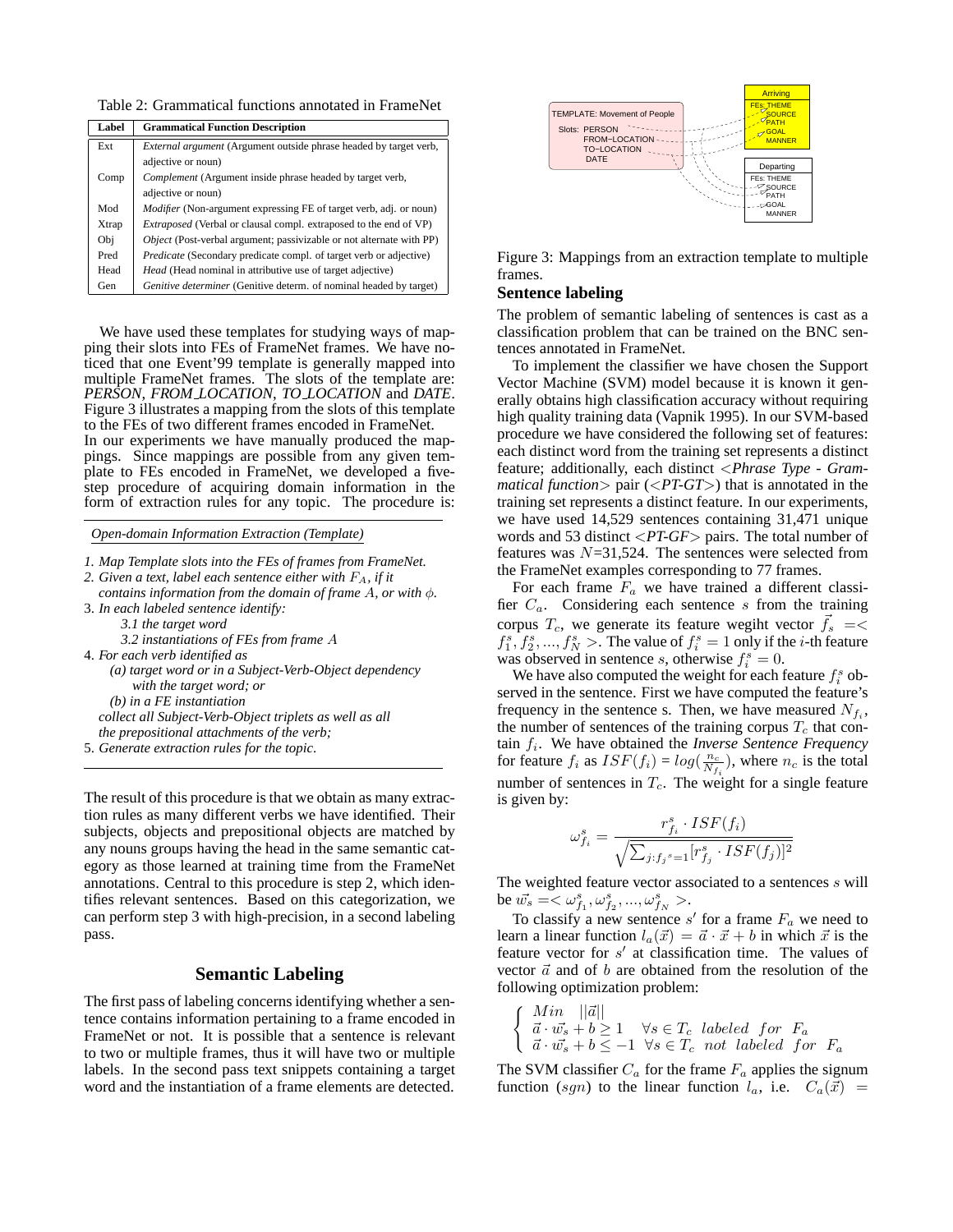sgn( $l_a(\vec{x})$ ). A sentence s' is labeled for  $F_a$  only if  $C_a(w_{s}^{\dagger}) = 1$ . In our experiments, we have used the SVM implementation from the Rainbow package (McCallum 1996).

### **Refining Semantic Labels**

For the purpose of open-domain IE, we need to know additionally which text snippets from a sentence stand for (a) a target word and (b) an instantiation of a frame element.

To identify the target words we simply collected all the words that evoke each frame and implemented a two-step procedure: (1) recognize any of these words in the text sentence; (2) if a word could not be recognized, rank all sentence words by semantic similarity to the evoking words and select the highest ranking word. Semantic similarity is computed with the same procedure employed for generating lexical chains as reported in (Barzilay & Elhadad 1997).

The recognition of FE boundaries is based on a set of heuristics. For example, for the ARRIVING frame, we used a set of 4 heuristics. To describe them, we call *siblings* two phrases that have the same parent in the syntactic parse tree of the sentence being analysed.

- *Heuristic 1* An instantiation of an FE is recognized as an adverbial phrase (ADVP) if:
- (a) The ADVP is a sibling of the target word;
- (b) The head of the ADVP identifies a physical location; For example, in the sentence "Amy arrived home from school early one afternoon.", Heuristic 1 recognizes [home] as an instantiation of a FE because it is labeled as ADVP by the parser, it is a sibling of the target word *arrive* since they have a common parent (VP) and *home* is a location.
- *Heuristic 2* An instantiation of an FE is recognized as a verb phrase (VP) if:
- (a) The VP is a sibling of the target verb;
- (b) The VP's head is a gerund verb;

For example, in the sentence "The Princess of Wales arrived smiling and dancing at a Christmas concert last night.", Heuristic 2 recognizes the verb phrase "smiling and dancing" as a FE instantiation because its head is a gerund verb and a sibling of the target word *arrived*.

• *Heuristic 3* An instantiation of an FE is recognized as a prepositional phrase (PP) in one of the following cases: Case 1: (a) PP is a sibling of the target word and (b) the preposition of the PP is *from*, *to via*, *through* or *by*; Case 2: (a) PP is a sibling of the target word and (b) the preposition of the PP is *in*, *at* or *on*

In the previous example, Case 2 of Heuristic 3 recognizes the prepositional phrase "at a Christmas concert last night" because it is a sibling of the target word and its preposition is *at*.

• *Heuristic 4* An instantiation of an FE is recognized as a noun phrase (NP) or a wh-phrase (WHNP)  $2$  if:

- (a) The right-end of the NP or wh-phrase precedes the target word and;
- (b) The NP or wh-phrase are siblings of an ancestor of the target word in the parse tree;
- (c) The NP or the wh-phrase is connected to the target word in the parse tree only through S, SBAR, VP or NP nodes. The NP nodes are allowed only if the target word is of a gerund.
- (d) The NP or the wh-phrase is the top-most and right-most phrase of these types that satisfy conditions (a), (b) and (c).

For example, in the sentence "The first of the former concentration camp prisoners and their families will start arriving from the war-torn former Yugoslav republic within days", Heuristic 4 recognizes the noun phrase "The first of the former concentration camp prisoners and their families" as an instantiation of a FE.

#### **Experiments**

The quality of the extraction rules required for any new domain depends on the accuracy with which sentences are labeled with semantic frames relevant to the domain. In our experiments, we generally measured the performance of sentence labeling of a classifier  $C_a$  with:

- (a) the *precision of labeling*, defined as the ratio between the number of correctly labeled sentences (by  $C_a$ ) for a frame  $F_a$  over the number of sentences processed;
- (b) *the recall of labeling* defined as the ratio between the number of sentences correctly labeled with a frame  $F_a$ (by  $C_a$ ) over the number of sentences processed that were labeled (by annotators) for  $F_a$ .
- (c) The *combined f-measure* defined as  $f_1 = \frac{2 \cdot Prec \cdot Rec}{Prec + Rec}$ .

In our tests we have used 9687 sentences from FrameNet annotations, for which the frame labels and all the FE annotations were hidden. Table shows the result of our first pass of the sentence semantic labeling. The table shows the performance of SVM classifiers for 10 frames had the largest number of examples annotated in FrameNet. Precision ranges between 73% and 90%, depending on the semantic frame, whereas recall ranges from 55% to 89%.

In addition; to measure the average performance of the classifiers, we have computed:

- 1. *the microaverage precision* as the ratio between all sentences labeled correctly for any frame and the total number of processed sentences;
- 2. *the microaverage recall* as the number of the sentences labeled correctly for any frame over all number of processed sentences;
- 3. *the microaverage*  $f_1$ , computed similarly as the fmeasure.

The results listed in Table show that the microaverage  $f_1$ of 80.94% distributed for the entire experiment involving

<sup>2</sup> a wh-phrase contains a relative pronoun like *who*, *what* or *which*